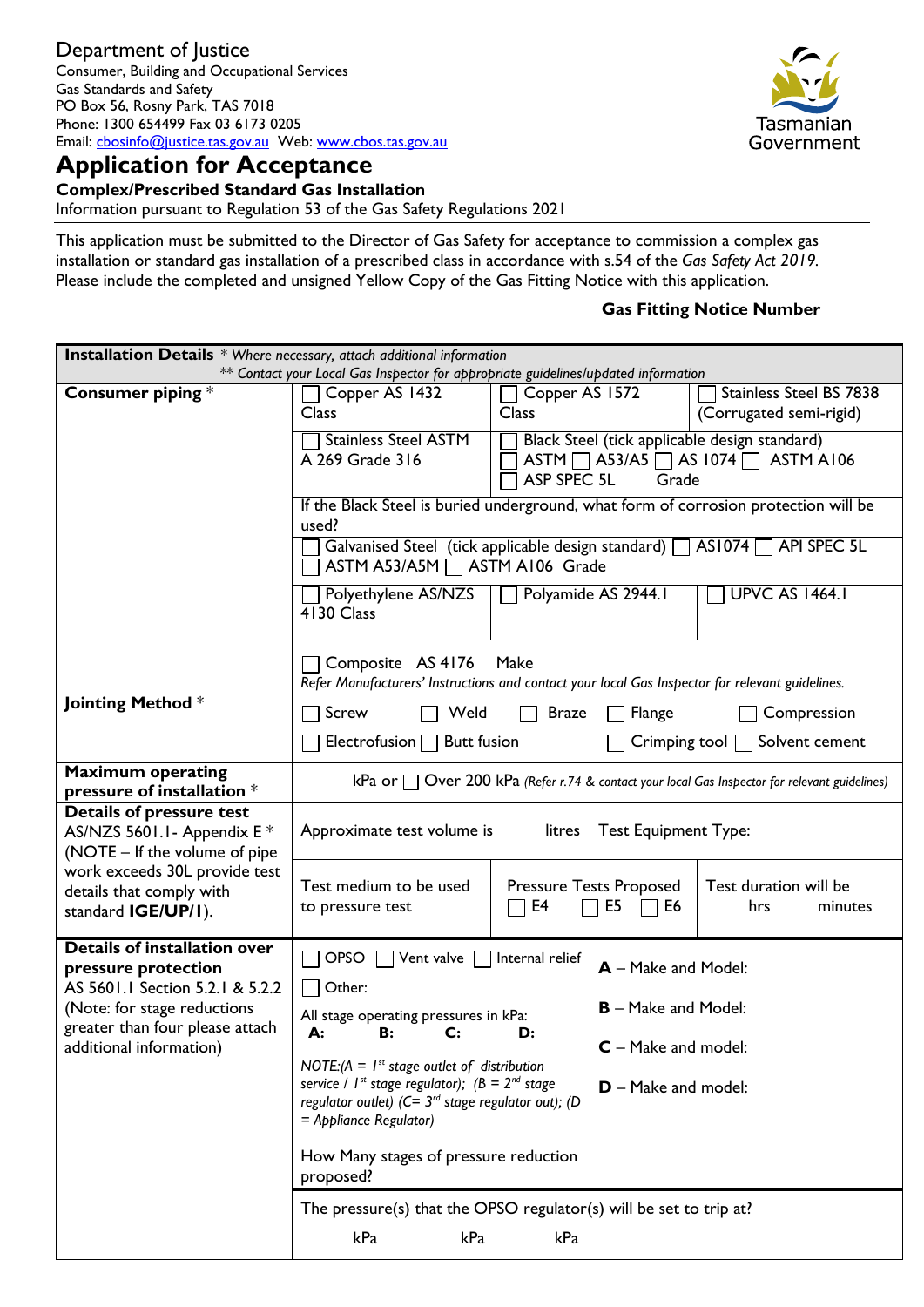| <b>Installation Details</b> * Where necessary, attach additional information                         |                                                                                                                             |                                                                                                                                                                                                                                |  |  |  |  |
|------------------------------------------------------------------------------------------------------|-----------------------------------------------------------------------------------------------------------------------------|--------------------------------------------------------------------------------------------------------------------------------------------------------------------------------------------------------------------------------|--|--|--|--|
|                                                                                                      | ** Contact your Local Gas Inspector for appropriate guidelines/updated information                                          |                                                                                                                                                                                                                                |  |  |  |  |
| Details of installation purge<br>/Displacement of Air<br>AS/NZS 5601.1 - Appendix $D^*$              | Air to gas small volume<br>Up to $0.03m^3$ (30L)                                                                            | Air to gas large volume $> 0.03$ m <sup>3</sup><br>(30L)<br>Location of proposed purge point                                                                                                                                   |  |  |  |  |
| Details of installation purge<br><b>Displacement of Gas</b><br>AS/NZS 5601.1-2013-<br>Appendix $D^*$ | $\Box$ Gas to air small volume<br>Up to $0.03m^3$ (30L)                                                                     | Gas to air large volume $> 0.03$ m <sup>3</sup><br>(30L)<br>Details of proposed gas purge<br>provided                                                                                                                          |  |  |  |  |
| Air supply to appliances<br>AS/NZS 5601.1- Section 6.4                                               | Total room volume<br>m <sup>3</sup><br>Number of rooms affected<br>Total gas consumption of appliances in<br>Mj/hr<br>room: | Where additional ventilation is required,<br>provide all calculations in - Appendix 2.<br>Was the building containing the gas<br>installation approved for construction<br>after 16 September 2013?<br>Yes $\Box$ or No $\Box$ |  |  |  |  |

| <b>Other Details</b>                                                                                                                                                                                                                                                                                                                                                                                                                                                         |                                                                                                              |                 |
|------------------------------------------------------------------------------------------------------------------------------------------------------------------------------------------------------------------------------------------------------------------------------------------------------------------------------------------------------------------------------------------------------------------------------------------------------------------------------|--------------------------------------------------------------------------------------------------------------|-----------------|
| Is a Type B Appliance being installed?<br>Note: Pursuant to Regulation 53(2) this application will<br>not be accepted until the Office of the Director of Gas<br>Safety has received an application to accept the Type B<br>Appliance.                                                                                                                                                                                                                                       | $Yes \Box$<br>Appliance description e.g. boiler<br>Name of person performing the Type B Gas<br>Fitting Work: | No              |
| Will there be any Hot Tapping Work?                                                                                                                                                                                                                                                                                                                                                                                                                                          | $Yes \frown$ Refer to guideline GIS21 and Gas (Safety)<br>Regulations r. 72                                  | No <sub>1</sub> |
| Is commissioning gas required in excess of 48<br>hours?                                                                                                                                                                                                                                                                                                                                                                                                                      | Contact gas supplier or distributor<br>Yes [                                                                 | No <sub>1</sub> |
| Will the installation be located on an easement?                                                                                                                                                                                                                                                                                                                                                                                                                             | Yes $**$                                                                                                     | No <sub>1</sub> |
| e.g. Tas Networks or Private.                                                                                                                                                                                                                                                                                                                                                                                                                                                | Refer to Office of the Director of Gas Safety for<br><b>Technical Policy</b>                                 |                 |
| Will the installation be located on Public Land?                                                                                                                                                                                                                                                                                                                                                                                                                             | $Yes**$<br>Refer to Office of the Director of Gas Safety for<br><b>Technical Policy</b>                      | $No \Box$       |
| Will trenchless technology be used?<br>e.g HDD.                                                                                                                                                                                                                                                                                                                                                                                                                              | $Yes*$<br>Refer to Information Sheet IS151                                                                   | No              |
| Does any element of the proposed installation<br>deviate from the means of compliance sections<br>of AS/NZS5601.1<br>(If yes, provide design specifications and drawings<br>together with justifications for the deviations. Include<br>an analysis of risk resulting from the deviation in<br>accordance with AS 4630. Provide evidence of<br>compliance with performance based design and other<br>essential performance requirements within Section 2 of<br>AS/NZS5601.1) | $Yes \Box$                                                                                                   | No <sub>1</sub> |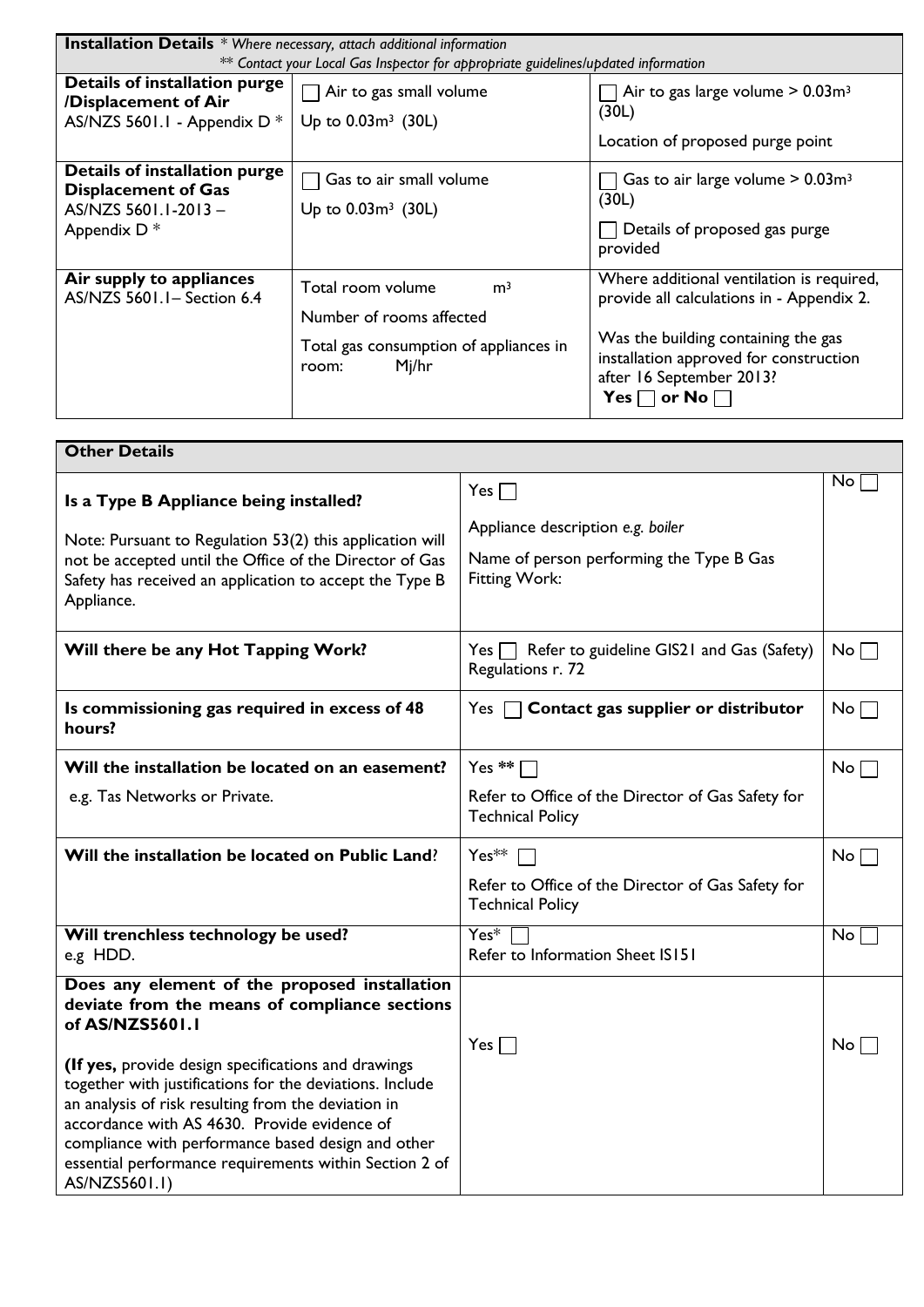| <b>Other Details</b>                                                                                                                                                |                             |                                |                |                   |
|---------------------------------------------------------------------------------------------------------------------------------------------------------------------|-----------------------------|--------------------------------|----------------|-------------------|
| Appliance Flue details<br>Include your design calculations                                                                                                          | Type (balanced or natural): |                                | Material:      | <b>Thickness:</b> |
| where relevant.                                                                                                                                                     | Diameter:                   | <b>Number of bends/elbows:</b> |                | <b>Cowl Size:</b> |
| AS/NZS5601.1Sec. 6.7, 6.8,6.9<br>and Appendix H *                                                                                                                   | <b>Front Elevation</b>      |                                | Side Elevation |                   |
| <b>Flue drawing</b><br>Provide front and side elevations<br>depicting the flue's orientation,<br>number of bends and or offsets.                                    |                             |                                |                |                   |
| Accurate measurements are<br>required from the nearest walls<br>to verify its location within the<br>room or closest applicable<br>boundary and or reference point. |                             |                                |                |                   |
| (A drawing is required for each<br>flue installation, attach additional<br>pages if necessary).                                                                     |                             |                                |                |                   |

# **Installation Site Plan**

A site plan of the proposed gas installation must be submitted with this application for acceptance. Note: Additional details such as an isometric drawing when the installation is installed within multiple stories or greater scaled plans may be required depending on the complexity of the installation and when the Director deems more information is required to complete the application.

### **Site plan that's included with this application (please indicate):**

**Yes: site plan to scale of 1:200 Yes: Site plan to scale of 1: Other**

(please specify)

## **Information to be included on site plan and submitted where applicable\***

- Pipe alignment, pipe materials, pipe lengths, pipe diameters and pipe wall thickness
- Gas Pipe work within boundary of property\*
- Indicate North in the top right hand corner\*
- Indicate the precise locations of:
	- o Billing meters and gas storage systems
	- o Appliances
		- o Filters
		- o Aerial photograph marked up \*
	- o Gas pipe work within boundary of property
	- o Equipment enclosures and ventilation
	- o Sub meters
- Pressure control and protection
- Support details
- Expansion, contraction details  $*$
- Protection details (bollards/barriers) \*
- Depth of cover if buried

**NOTE:** Sub-standard or incomplete site plans may be returned to the application for resubmission.

**The Director requires a minimum of 14 days to process an application. Ensure all information is completed and attached to avoid acceptance and commissioning delays.**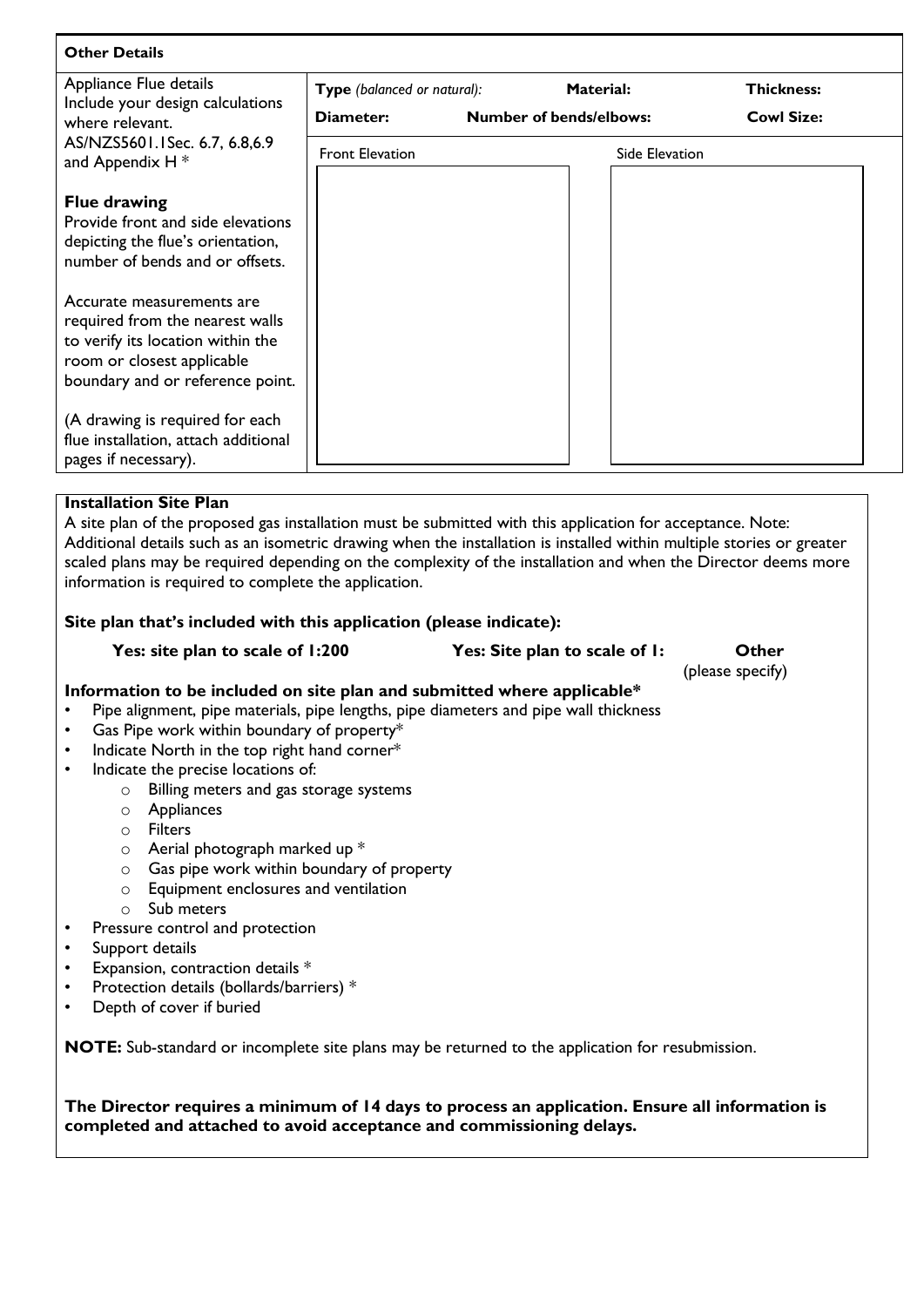I certify that this installation will meet the requirements of the *Gas Safety Act 2019* and Gas (Safety) Regulations 2021

Signed: Date:

Name:

**NOTE:** Section 98 of the *Gas Safety Act 2019* prescribes a penalty of up to \$7700 for a person making a false or misleading statement or representation.

If found guilty of commissioning a complex/prescribed standard gas installation without prior acceptance from the Director could result in a penalty of up to \$30000 pursuant to Section 54 of the *Gas Safety Act 2019*

# **Email or post application with plans to:**

Director of Gas Safety Consumer, Building and Occupational Services PO Box 56, Rosny Park TAS 7018 Phone: 1300 654 499 Email: [cbosinfo@justice.tas.gov.au](mailto:cbosinfo@justice.tas.gov.au) Web: [www.cbos.tas.gov.au](http://www.cbos.tas.gov.au/)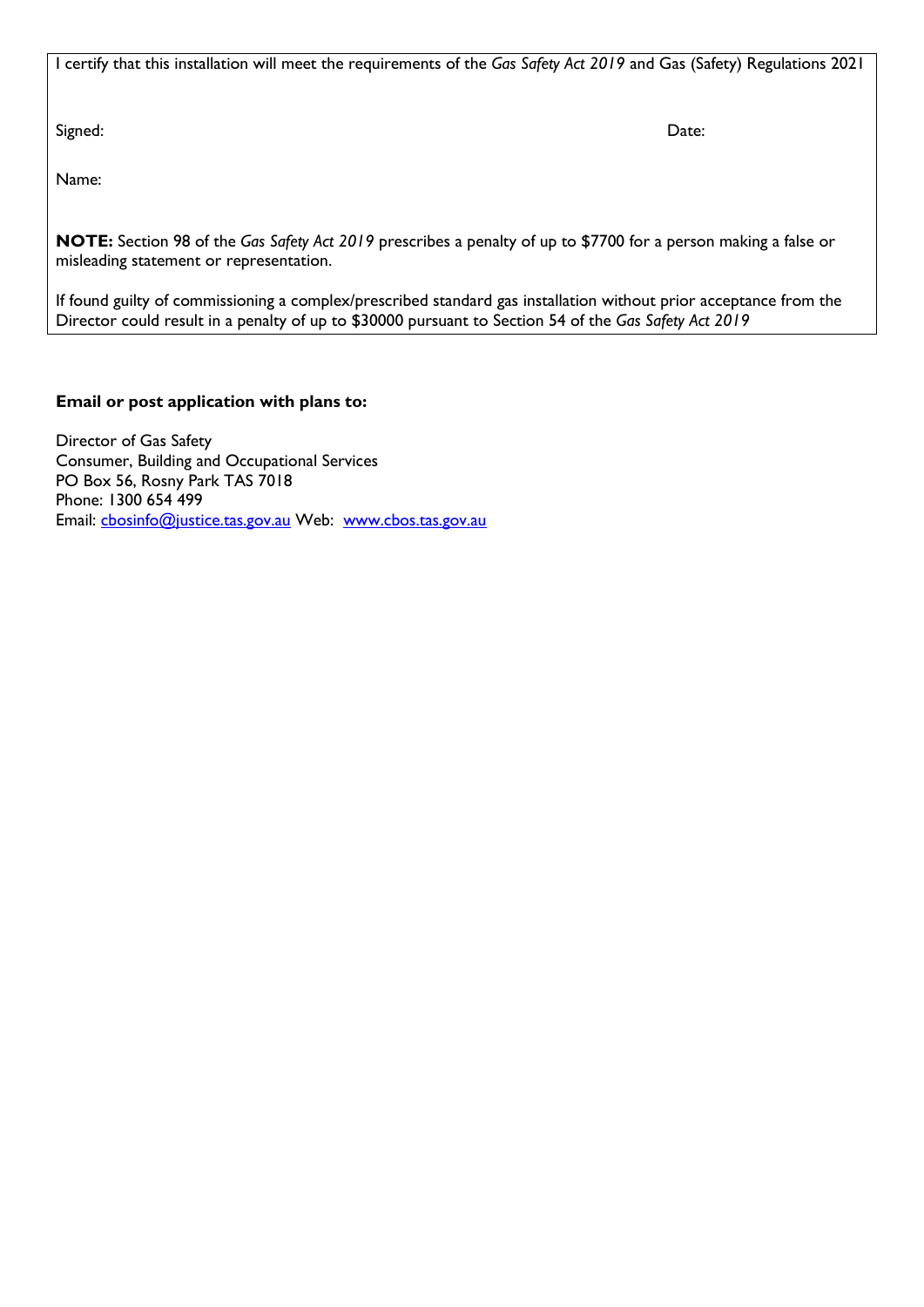# **Appendix 1 – Installation Site Plan**

| <b>Components and appliances schedule</b> Provide details of components that form part of the gas<br>installation, including appliances, regulators, shut off valves, pressure relief valves etc and indicate location of<br>item on the site plan. provide additional pages where necessary. |       |                        |             |                                          | <b>Site Plan</b><br>This format is acceptable for submission to the Director of Gas<br>Safety when applying for the acceptance of a Complex or<br>Prescribed Standard Gas Installation. Provide additional |       |                        |                          |                                   |  |
|-----------------------------------------------------------------------------------------------------------------------------------------------------------------------------------------------------------------------------------------------------------------------------------------------|-------|------------------------|-------------|------------------------------------------|------------------------------------------------------------------------------------------------------------------------------------------------------------------------------------------------------------|-------|------------------------|--------------------------|-----------------------------------|--|
| <b>Item</b>                                                                                                                                                                                                                                                                                   | Cert# | <b>Description</b>     | <b>Make</b> | Model/<br><b>Serial</b><br><b>Number</b> | <b>MAOP</b>                                                                                                                                                                                                | Mj/hr | <b>Pressure</b><br>max | drawings where relevant. |                                   |  |
| e.g. $\prime$ or                                                                                                                                                                                                                                                                              | 8373  | <b>Commercial Oven</b> | Cook It     | CGT652                                   | G1638291                                                                                                                                                                                                   | 65    | 2.75 kPa               | Drawn by:                | Project:                          |  |
|                                                                                                                                                                                                                                                                                               |       |                        |             |                                          |                                                                                                                                                                                                            |       |                        | Date:                    | Drawing #:                        |  |
|                                                                                                                                                                                                                                                                                               |       |                        |             |                                          |                                                                                                                                                                                                            |       |                        |                          | <b>Gas Fitting Notice Number:</b> |  |